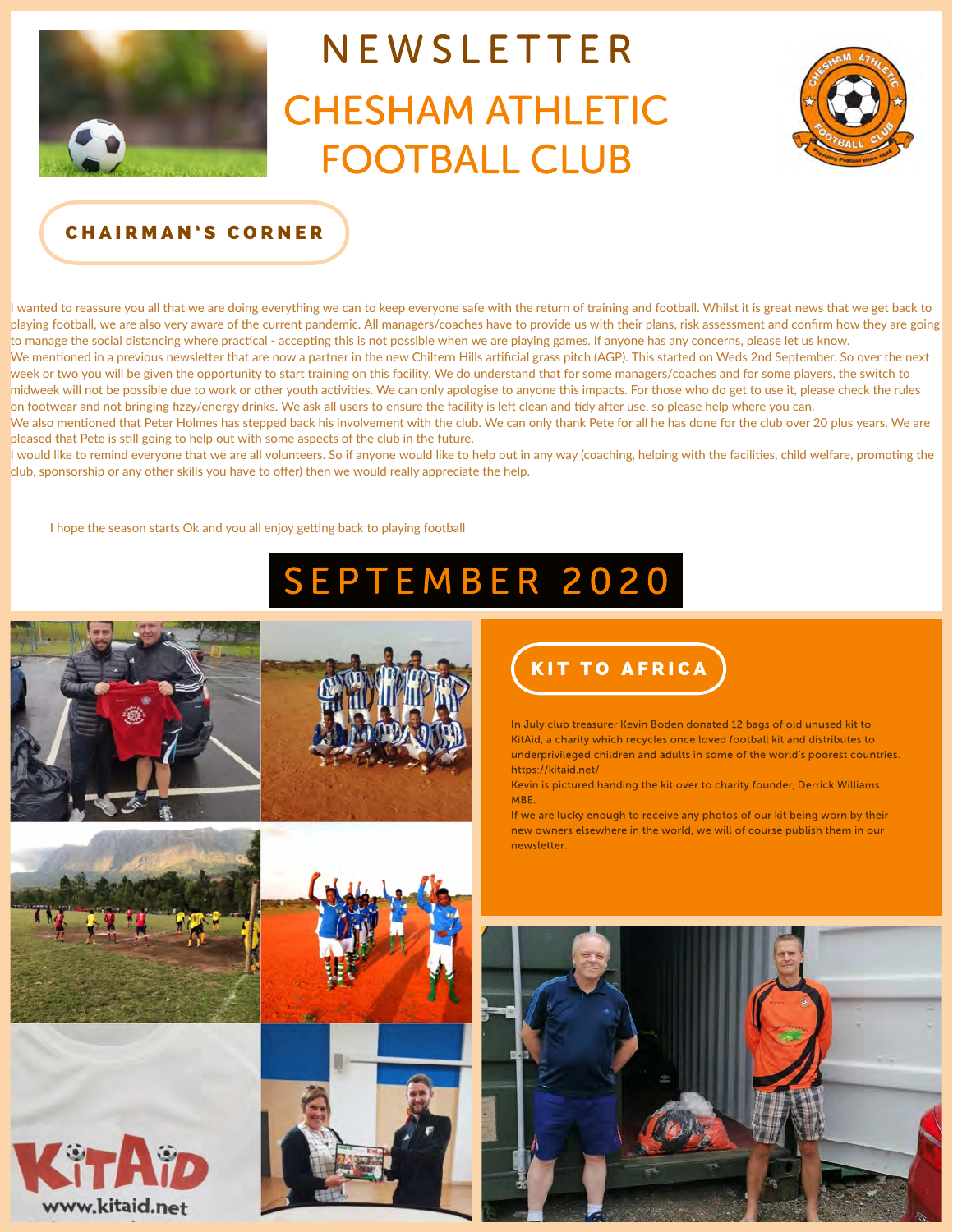## **FANCY VOLUNTEERING?**

We are always looking for parents to help out with the club. We have over 35 volunteers and need more hands to help out. We will especially be looking for people who fancy helping out with fundraising for the coming season.



## **FACILITIES**

### **Moor Makeove**

coaches/parents will be clearing out the shed, checking equipment, Although we don't own the Moor facilities, we like to keep them looking good. over the next few weeks, some of our checking and replacing and damaged goals and do a general clean up and refurbishment (painting) of the outside of the shed. The pitches have been marked out and are now ready for the new season.

### **GrangeUpgrade**

In addition to pitch marking, we repaired the "catch-ball" netting which prevents us losing balls onto the Ashley Green Road. In preparation for the new season starting on the 13th September, we have been busy upgrading the facilities at The Grange, our club facility at the top of Nashleigh Hill.

Unfortunately, our goals get damaged by non-members We have put up security cameras, more signage and are in the process of securing the perimeter boundary fencing and hedging to limit unnecessary pedestrian traffic. using them. Replacing goals can cost us £2-3,000. Therefore, we need some storage for goals and other equipment. We are looking at purchasing a container which will be placed behind the trees at the top end of the felds out of sight of the houses. Goal nets sadly also get damaged through misuse so we have purchased new nets.

With the club growing as it is and the FA Safeguarding tracy.sinclair@cheshamathletic.co.uk requirements rightfully evolving, we are looking for someone who can assist the Welfare Officer. Predominantly, it's about ensuring we provide a safe, secure and fun environment for the children to play football – this includes players, spectators, coaches and facilities. Responsibilities will include ensuring the coaches have in date, relevant qualifications and helping with any welfare matters. If you're interested, please email Tracy Sinclair -

Safeguarding Policies – we are proud to run our club according to FA guidelines which meet the FA Chartered Standard regulations to ensure we provide a safe, secure and fun environment for the children to play football. There are safeguarding policies for players, parents/guardians and coaches that should have been distributed by the coaches. Please make sure you've read and understand these.



### **AGP / 3Gpitch**

As of September, we have access to the 3G artificial grass pitch at Chiltern Hills Academy. As a partner we have access to exclusive slots on Monday and Wednesday evenings. This will allow us to train through the winter and be a great asset to the club. Thanks to Paul Byatt our Chairman who has pioneered the club's involvement.